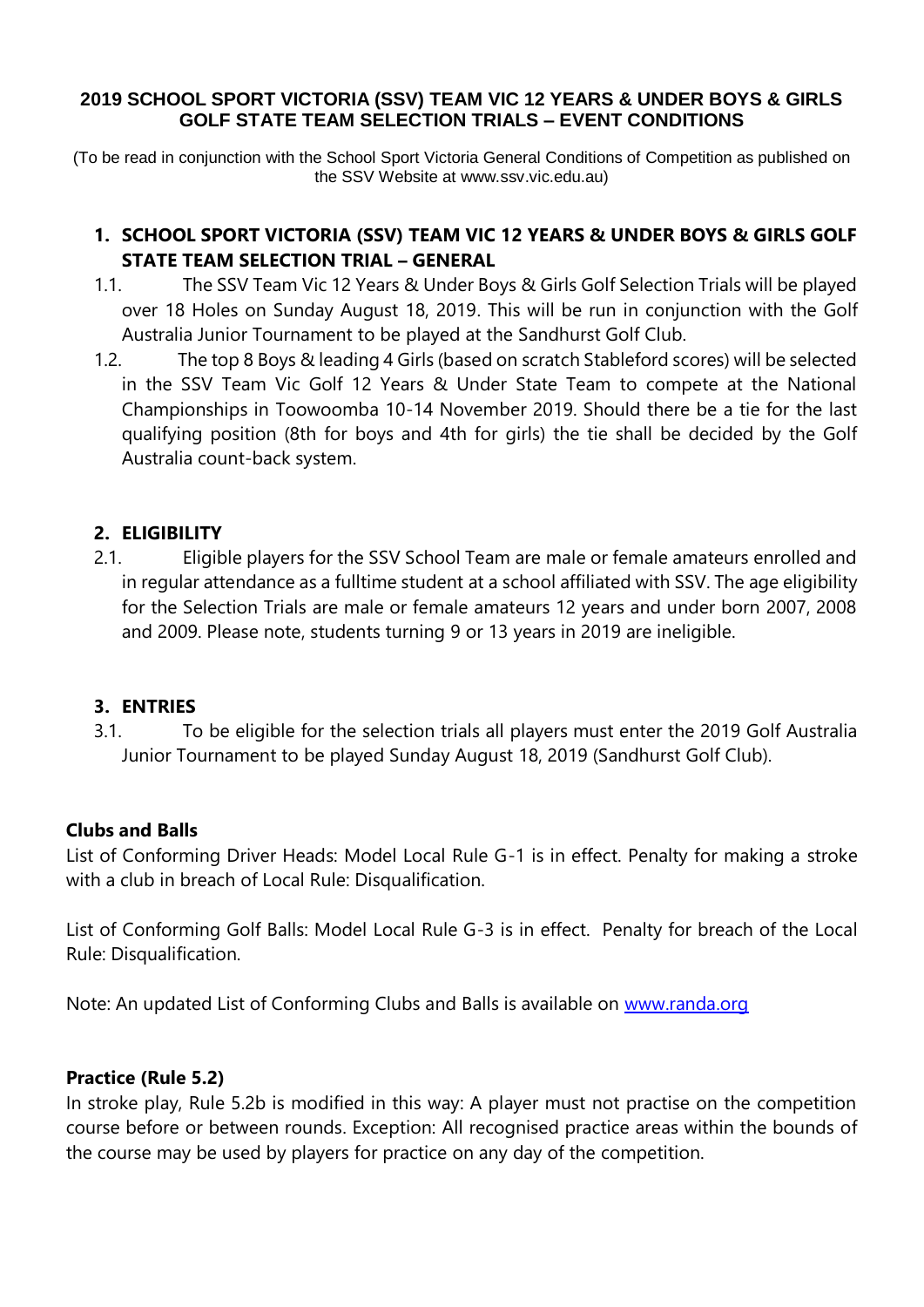### **Pace of Play (Rule 5.6)**

In the absence of mitigating circumstances, a group is liable to be timed if it is in excess of the time allowed and in the case of second or subsequent groups, out of position. From the commencement of timing, if any player exceeds 50 seconds on a 'first to play approach shot (including Par 3 tee shot), chip or putt', or 40 seconds if it is a tee shot or 'second or third to play shot', they shall be deemed to have had a bad time.

The time allowed will be determined by the Committee and will be available prior to play. Out of position is defined as being more than the starting interval behind the group in front.

A player whose group is timed will have a bad time carried forward in the round even if the group subsequently arrives back in position or within time.

#### **PENALTY FOR BREACH OF LOCAL RULE:**

| <b>1 Bad Time</b>  | Verbal warning from referee and told that if they have a further bad<br>time they will be penalised |                           |
|--------------------|-----------------------------------------------------------------------------------------------------|---------------------------|
|                    |                                                                                                     |                           |
|                    | 2 Bad Times                                                                                         | <b>One Stroke Penalty</b> |
| <b>3 Bad Times</b> | <b>Additional Two Penalty Strokes</b>                                                               | <b>Loss of Hole</b>       |
| <b>4 Bad Times</b> | <b>Disqualification</b>                                                                             | <b>Disqualification</b>   |

Note:

- It is not necessary for players to be advised they are being timed.
- Timings will be taken from the moment it is deemed by the Official that it is the player's turn to play.
- In exceptional circumstances, an individual player, or two of the three players in a group, may be timed.

#### *When Timing Commences:*

Other than on the putting green, the timing of a player's stroke will begin when it is their turn to play and they can play without interference or distraction. Reasonable time spent by the first player to play in determining their yardage will not count as time taken for the next stroke.

*On the putting green*, the timing of a player's stroke will begin after a player has been allowed a reasonable amount of time to mark, lift, clean and replace their ball, repair damage to the green, and remove loose impediments on their line. Time spent looking at the line from beyond the hole and/or behind the ball will count as part of the time taken for the next stroke.

#### **Distance Measuring Devices**

In accordance with Rule of Golf 4.3a(1), a player may obtain distance and direction information by use of a distance-measuring device. The provisions of Rule 4.3 apply in relation to Use of Equipment.